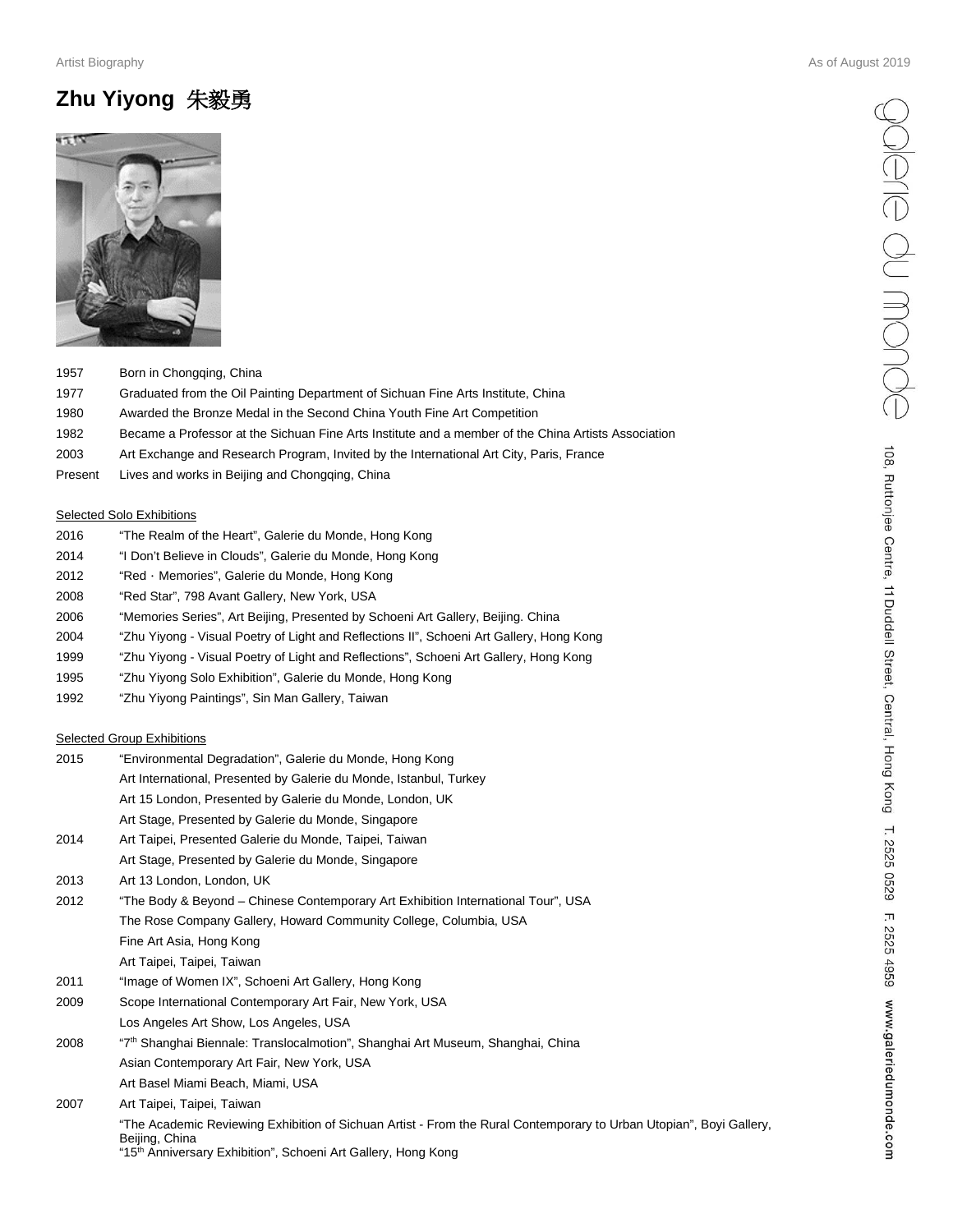Poleire du monde

108, Ruttonjee Centre, 11 Duddell Street, Central, Hong Kong T. 2525 0529 F. 2525 4959 www.galeriedumonde.com

| 2006 | "The Blossoming of Realism: The Oil Painting of Mainland China since 1978", Taipei Fine Arts Museum, Taipei, Taiwan                  |
|------|--------------------------------------------------------------------------------------------------------------------------------------|
|      | MiArt - 11 <sup>th</sup> International Modern and Contemporary Art, Milan, Italy                                                     |
|      | Art Beijing, Presented by Schoeni Gallery, Beijing, China                                                                            |
| 2005 | "The Power of the Body", Blue Dream Land Gallery, Chengdu, China                                                                     |
|      | MiArt - 10 <sup>th</sup> International Modern and Contemporary Art, Milan, Italy                                                     |
| 2004 | "Blue Dream Land: Exhibition of Oil Painting", Art Museum of Chengdu Art Academy, Sichuan, China                                     |
|      | "Through the Artists' Eyes: A Tribute to Manfred Schoeni", Schoeni Art Gallery, Hong Kong                                            |
| 2003 | "Images of Women VIII", Schoeni Art Gallery, Hong Kong                                                                               |
| 2002 | "Contemporary Paintings By 30 Artists: 10th Anniversary Exhibition", Schoeni Art Gallery, Hong Kong                                  |
|      | "Bai Hua Qi Fang: Selection from the 9 <sup>th</sup> Chinese National Art Exhibition", Hong Kong Heritage Museum, Hong Kong          |
|      | "Images of Woman", Bangkok, Thailand                                                                                                 |
|      | Schoeni Art Gallery, Beijing, China                                                                                                  |
| 2001 | "Images of Women VII", Schoeni Art Gallery, Hong Kong                                                                                |
|      | Art Singapore, Singapore                                                                                                             |
| 2000 | "Images of Women VI", Schoeni Art Gallery, Hong Kong                                                                                 |
|      | "Sichuan Academy of Fine Arts – Biennial Exhibition", Chongqing, China                                                               |
| 1999 | "Images of Women V", Schoeni Art Gallery, Hong Kong                                                                                  |
| 1998 | "East-West Convergence: Realistic Oil Painting Exhibition", East Meets West Art Exhibition, Berlin, Germany                          |
| 1997 | "5 <sup>th</sup> Anniversary Exhibition: Selected Paintings by Twenty-Three Contemporary Artists", Schoeni Art Gallery, Hong Kong    |
|      | "Images of Women IV", Schoeni Art Gallery, Hong Kong                                                                                 |
| 1994 | "China Art Expo '94", China Export Commodities Fair Building, Guangzhou, China                                                       |
|      | "The 45 <sup>th</sup> Anniversary of the People's Republic of China - Sichuan Art Exhibition", Sichuan Museum of Art, Chengdu, China |
| 1992 | "China Art Expo '92", China Export Commodities Fair Building, Guangzhou, China                                                       |
| 1991 | "Chinese Contemporary Art Exhibition", Kawaguchiko Museum of Art, Tokyo, Japan                                                       |
| 1989 | "Chinese Outstanding Works Oil Painting Exhibition", Japan                                                                           |
| 1987 | "Chinese Outstanding Works Oil Painting Exhibition", Chinese National Museum of Art, Beijing, China                                  |
|      | "Sichuan Oil Painting Exhibition", Sichuan Museum of Art, Chengdu, China                                                             |
|      | "Chinese Contemporary Oil Painting Exhibition", GHK Company, New York, USA                                                           |
| 1986 | China Sport Art Exhibition, China                                                                                                    |
| 1982 | Spring Salon Exhibition, Paris, France                                                                                               |
| 1981 | Sichuan Fine Art Institute, Chinese National Museum of Art, Beijing, China                                                           |
| 1980 | "Wild Grass Art Exhibition", Shaping Park Exhibition Hall, Chongqing, China                                                          |
|      | "The Sichuan Youths Art Exhibition", Sichuan Museum of Art, Chengdu, China                                                           |
|      | "Second Chinese National Youths Art Exhibition", Chinese National Museum of Art, Beijing, China                                      |
|      |                                                                                                                                      |
|      |                                                                                                                                      |

#### **Awards**

| 1994 | Good Work Prize from "The 45 <sup>th</sup> Anniversary of the People's Republic of China – Sichuan Art Exhibition", Sichuan Museum of Art, |
|------|--------------------------------------------------------------------------------------------------------------------------------------------|
|      | Chenadu. China                                                                                                                             |
| 1987 | Outstanding Award from "Sichuan Oil Painting Exhibition", Sichuan Museum of Art, Chengdu, China                                            |
| 1984 | Outstanding Award from 6 <sup>th</sup> National Art Expo, Chinese national museum of Art, Beijing, China                                   |
| 1980 | Excellent Prize from "The Sichuan Youths Art Exhibition", Sichuan Museum of Art, Chengdu, China                                            |
|      | Bronze Medal from "Second Chinese National Youths Art Exhibition", Chinese National Museum of Art, Beijing, China                          |

#### **Selected Public Collections**

National Art Museum of China, Beijing, China National Museum of China, Beijing, China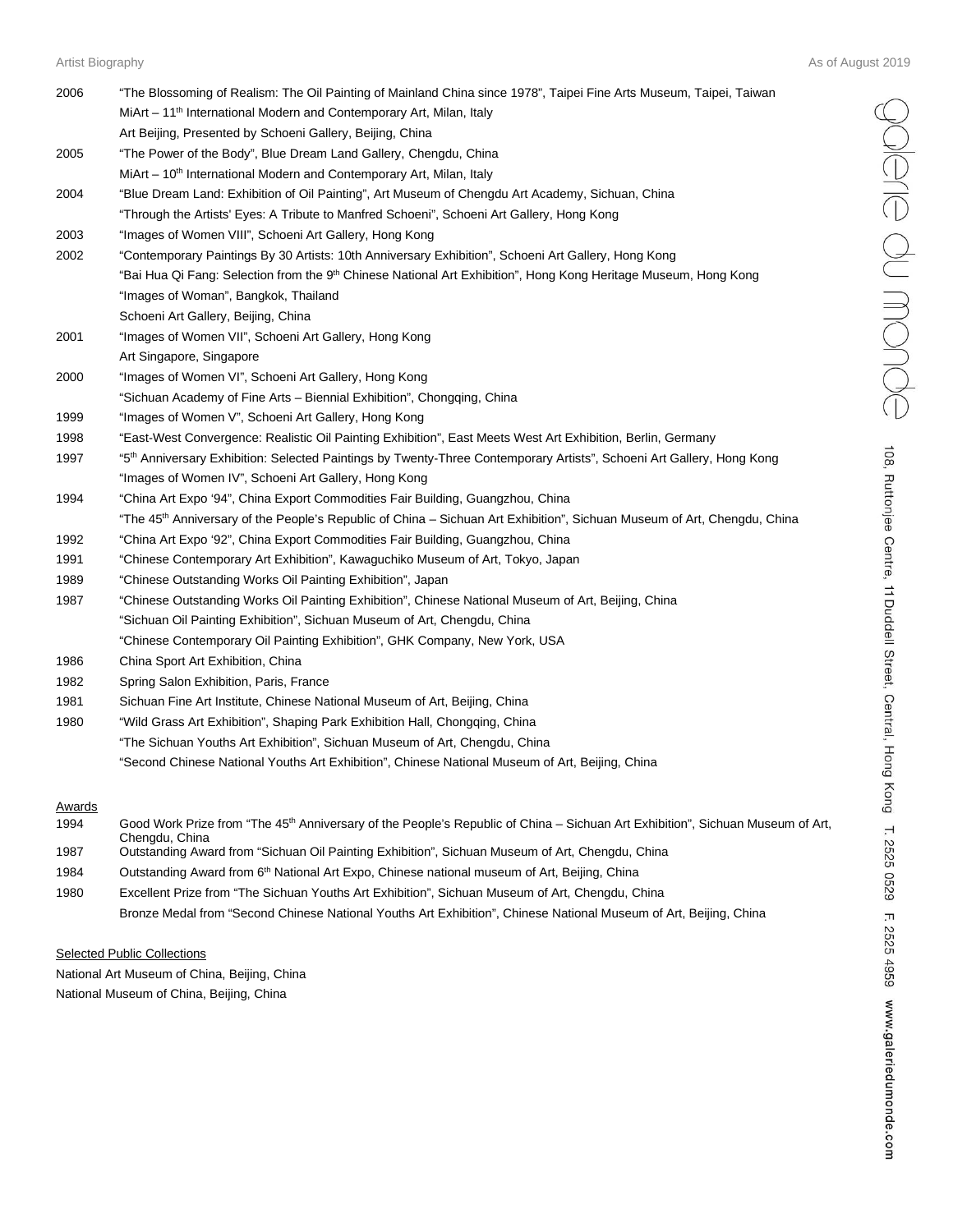## **Zhu Yiyong** 朱毅勇



- 1947 生於中國重慶
- 1977 畢業於四川美術學院繪畫系油畫專業
- 1980 獲中國第二屆青年美術銅奬
- 1982 在四川美術學院任教至今;成為中國美術家協會會員
- 2003 受邀到法國巴黎國際藝術之城進行交流及研究
- 現今 生活和工作於居中國北京及重慶

#### 部分個展

- 2016 心境,世界畫廊,香港
- 2014 我不相信白雲,世界畫廊,香港
- 2012 紅色·記憶,世界畫廊,香港
- 2008 Red Star, 798 Avant 畫廊, 紐約, 美國
- 2006 記憶:朱毅勇,藝術北京,少勵畫廊項目,北京,中國
- 2004 光影神韻: 朱毅勇油畫(二),少勵畫廊,香港
- 1999 光影神韻: 朱毅勇油畫,少勵畫廊,香港
- 1995 朱毅勇個展,世界畫廊,香港
- 1992 朱毅勇個展,新美畫廊,台灣

### 部分群展

| 2015 | 境遷,世界畫廊,香港                               |
|------|------------------------------------------|
|      | Art International 藝術博覽會,世界畫廊項目,伊斯坦布爾,土耳其 |
|      | Art15 倫敦,世界書廊項目,倫敦,英國                    |
|      | Art Stage 藝術博覽會,世界書廊項目,新加坡               |
| 2014 | 台北國際藝術博覽會,世界書廊項目,台北,台灣                   |
|      | Art Stage 藝術博覽會,世界畫廊項目,新加坡               |
|      |                                          |

- 2013 Art13 倫敦,倫敦, 英國 2012 超越肉身 - 中國當代藝術國際巡迴展,美國 The Rose Company 畫廊,霍華德社區學院,哥倫比亞,美國 典亞藝博,香港 台北國際藝術博覽會,台北,台灣
- 2011 女性形象之十一,少勵畫廊,香港 2009 Scope 國際當代藝術博覽會, 紐約, 美國
- 洛杉磯藝術展,洛杉磯,美國
- 2008 第七屆上海雙年展:快城快客,上海美術館,上海,中國 亞洲當代藝術博覽會,紐約,美國 巴塞爾藝術展邁阿密海灘,邁阿密,美國
- 2007 台北國際藝術博覽會,台北,台灣 1976—2006 鄉土現代性到城市烏托邦「四川畫派」學術回顧展,中外博藝畫廊,北京,中國